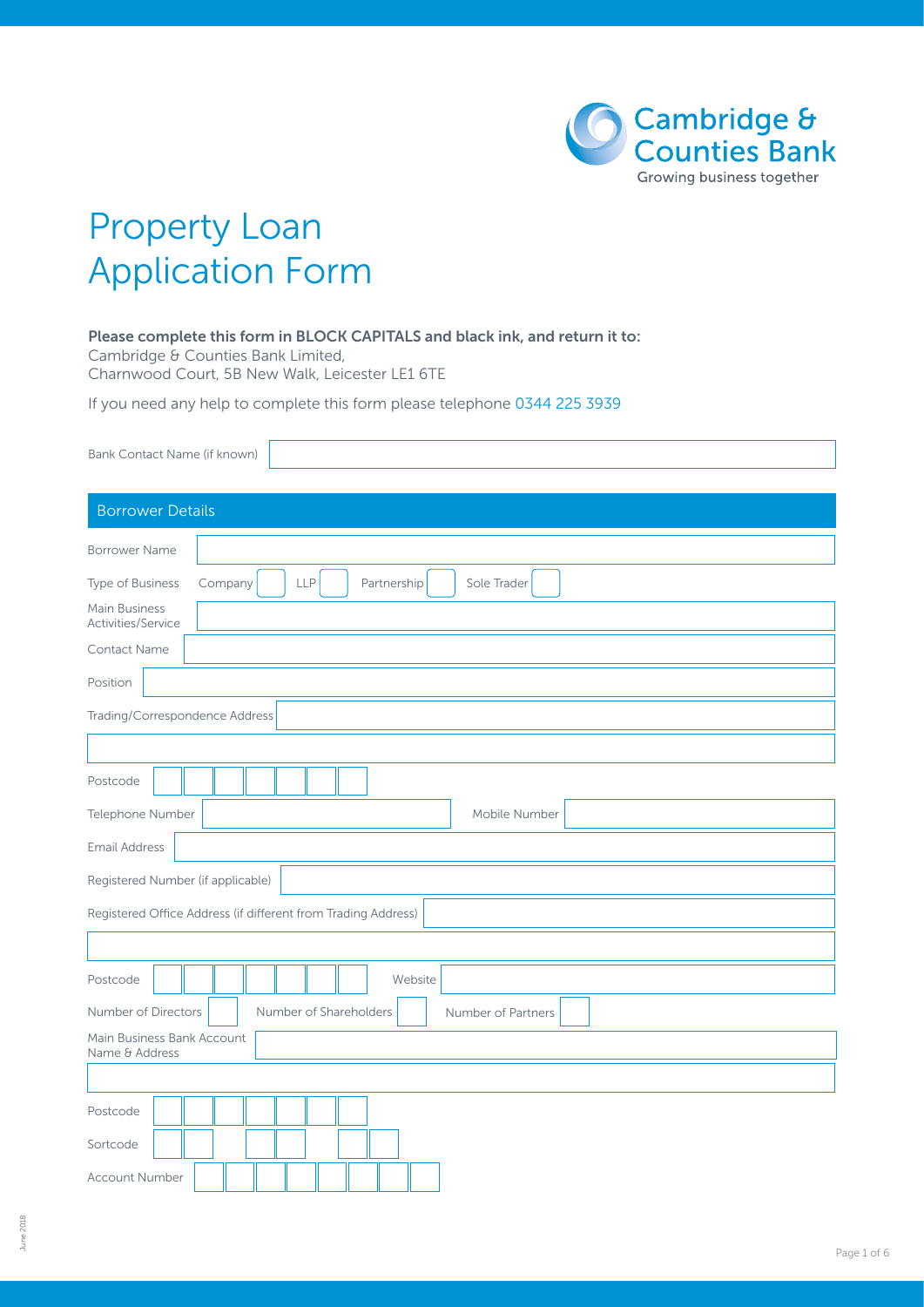This page relates to the individuals involved in the business and should be completed by a sole trader, all partners in a partnership and Limited Liability Partnership, all Directors of a Limited Company and all persons with a 25% or more shareholding.

As part of our underwriting process Cambridge & Counties Bank Limited will perform identity checks with the appropriate agencies using the information below. Should we be unable to confirm your identity, utilising this method, we may need to return to you for further information. (Please see the Data Protection Statement contained within this application form).

| Personal Details Identification Sheet                                                  |                                              |
|----------------------------------------------------------------------------------------|----------------------------------------------|
| Partner/Director<br>Please tick appropriate box - you are Sole Trader                  | $\%$<br>Shareholder Actual % held<br>Trustee |
| Occupation<br>Title (e.g. Mr/Mrs/Miss/Ms/other)                                        |                                              |
| Full Name                                                                              |                                              |
| <b>Previous Names</b>                                                                  | Nationality                                  |
| Telephone Number<br>Mobile Number                                                      |                                              |
|                                                                                        |                                              |
| <b>Email Address</b>                                                                   | Date of Birth                                |
| <b>Current Address</b><br><b>Residential Status</b>                                    |                                              |
| (Owned/Rent/Etc)                                                                       |                                              |
| Country of Birth<br>Postcode                                                           |                                              |
| (If less than three years at current address please let us know your previous address) |                                              |
| Previous address                                                                       |                                              |
|                                                                                        |                                              |
| Postcode<br>How long at this address                                                   |                                              |
|                                                                                        |                                              |
| Partner/Director<br>Please tick appropriate box - you are<br>Sole Trader               | Shareholder Actual % held<br>$\%$<br>Trustee |
| Occupation<br>Title (e.g. Mr/Mrs/Miss/Ms/other)                                        |                                              |
| Full Name                                                                              |                                              |
| Previous Names                                                                         | Nationality                                  |
| Mobile Number<br>Telephone Number                                                      |                                              |
| <b>Email Address</b>                                                                   | Date of Birth                                |
| <b>Current Address</b>                                                                 |                                              |
| <b>Residential Status</b><br>(Owned/Rent/Etc)                                          |                                              |
| Country of Birth<br>Postcode                                                           |                                              |
| (If less than three years at current address please let us know your previous address) |                                              |
| Previous address                                                                       |                                              |
|                                                                                        |                                              |
| Postcode<br>How long at this address                                                   |                                              |
|                                                                                        |                                              |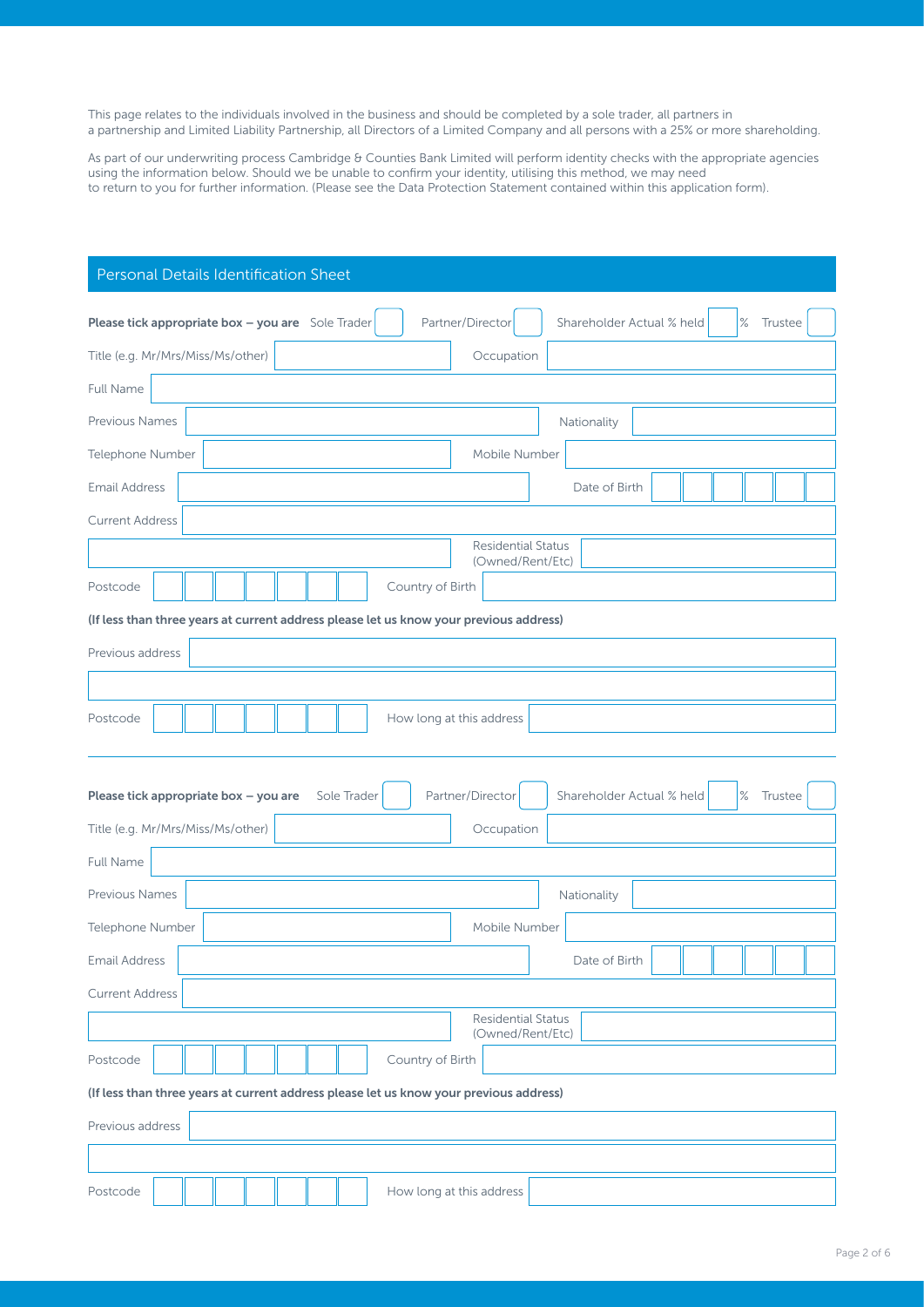|           | <b>Facilities Applied For</b>                                         |
|-----------|-----------------------------------------------------------------------|
| Amount    | Ł                                                                     |
| Purpose   |                                                                       |
| Repayment | Or Interest Only<br>Fee to be added to the loan (subject to approval) |
| Term      |                                                                       |
|           | Estimated Completion Date (if known)                                  |

\* For refurbishment Loans or Secured Pension Loans please complete the relevant supplementary information sheet

NB: Cambridge & Counties Bank is regulated by the FCA and PRA, however our business loans are not classified by the FCA as regulated mortgage contracts. Please contact us or visit the FAQ section of our website for further information.

|                                 | <b>Existing Borrowing Details If Refinancing</b> |                                   |   |
|---------------------------------|--------------------------------------------------|-----------------------------------|---|
| Outstanding Amount $\mathbf{f}$ |                                                  | <b>Original Facilities Agreed</b> | £ |
| Lender                          |                                                  |                                   |   |
| Date of Draw Down               |                                                  | Original Term                     |   |

### Solicitor Details

In some circumstances our solicitor will be able to represent our borrowers as well as the bank (dual representation). This option is not always available and it will depend upon the individual loan.

|                                  | I would like to be considered for dual representation<br>Or, |
|----------------------------------|--------------------------------------------------------------|
| I will be using my own solicitor |                                                              |
| Name of Practice                 |                                                              |
| <b>Contact Name</b>              |                                                              |
| <b>Email Address</b>             |                                                              |
| Address                          |                                                              |
|                                  |                                                              |
| Postcode                         | Telephone Number                                             |

| <b>Intermediary Details</b> |               |
|-----------------------------|---------------|
| <b>Business Name</b>        |               |
| <b>Contact Name</b>         |               |
| Telephone Number            | Mobile Number |
| <b>Email Address</b>        |               |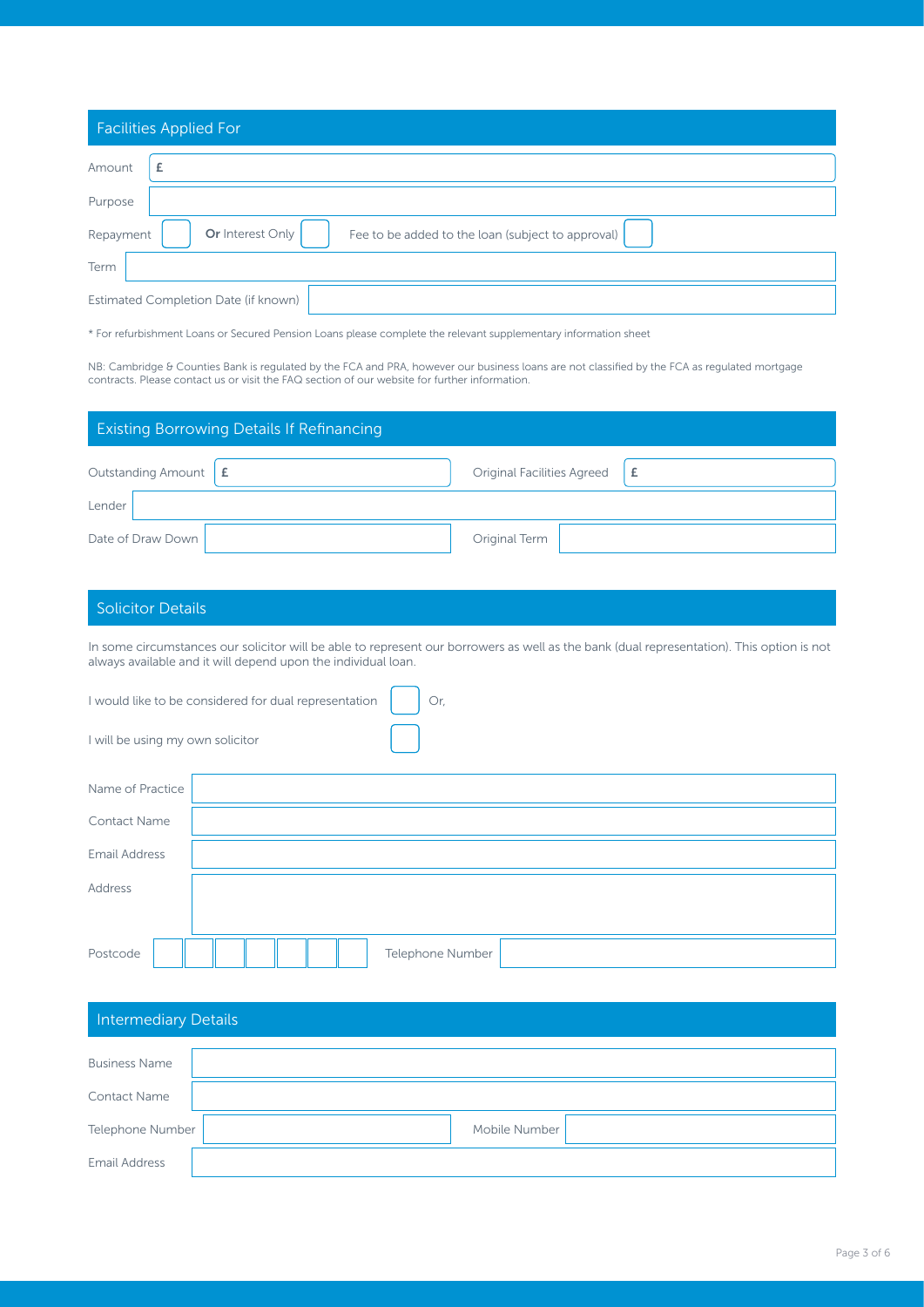## Property Details – Property 1

| Address of property<br>to be mortgaged                                                                  |
|---------------------------------------------------------------------------------------------------------|
|                                                                                                         |
| Details of property use<br>Postcode                                                                     |
| <b>Estimated Valuation</b>                                                                              |
| Freehold/Leasehold                                                                                      |
| If leasehold please advise original<br>term of lease and remaining term                                 |
| Tenant details                                                                                          |
| If more than 1 please provide tenancy schedule                                                          |
| £<br>Annual Rental                                                                                      |
| Lease Term<br><b>Break Clause</b>                                                                       |
| Will a borrower/company director, or relative of such, reside in greater than 40% share of the property |
| Yes<br><b>No</b>                                                                                        |

## Property Details – Property 2

#### If more than 2 properties, please photocopy and complete for each property

| Address of property<br>to be mortgaged                                                                  |  |  |  |  |  |  |  |  |  |
|---------------------------------------------------------------------------------------------------------|--|--|--|--|--|--|--|--|--|
|                                                                                                         |  |  |  |  |  |  |  |  |  |
| Details of property use<br>Postcode                                                                     |  |  |  |  |  |  |  |  |  |
| <b>Estimated Valuation</b>                                                                              |  |  |  |  |  |  |  |  |  |
| Freehold/Leasehold                                                                                      |  |  |  |  |  |  |  |  |  |
| If leasehold please advise original<br>term of lease and remaining term                                 |  |  |  |  |  |  |  |  |  |
| Tenant details                                                                                          |  |  |  |  |  |  |  |  |  |
| If more than 1 please provide tenancy schedule                                                          |  |  |  |  |  |  |  |  |  |
| Annual Rental<br>£                                                                                      |  |  |  |  |  |  |  |  |  |
| Lease Term<br><b>Break Clause</b>                                                                       |  |  |  |  |  |  |  |  |  |
| Will a borrower/company director, or relative of such, reside in greater than 40% share of the property |  |  |  |  |  |  |  |  |  |
| Yes<br><b>No</b>                                                                                        |  |  |  |  |  |  |  |  |  |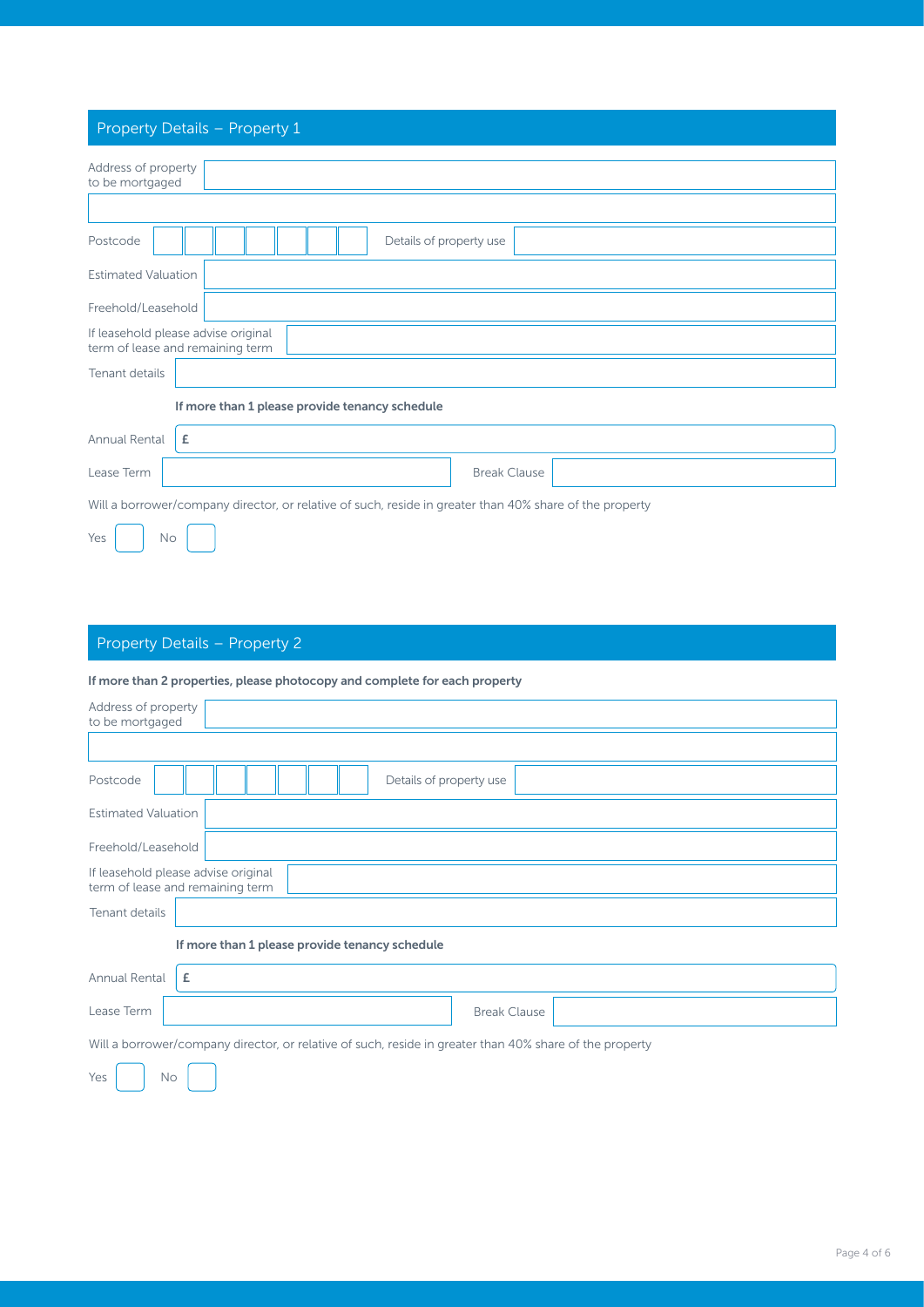#### Your Data

Cambridge & Counties Bank Limited hold and use your personal information in accordance with the General Data Protection Regulation. We will use the contact details you provide to get in touch with you regarding your account with us.

We will also use your information to open your account, manage it and tailor the service we offer you as well as make checks and seek any verifications needed. The information you provide us with is kept for as long as is necessary to administer any relationships that you hold with us, or for as long as regulation or the law says we have to, if that's longer. To prevent criminal activities, your information will be shared with relevant agencies who may keep a record of it. These agencies will also give us electoral roll information for the purpose of verifying your identity, which we will retain. If criminal activity is identified, any details we hold about you will be passed to the relevant agencies. Associations between joint applicants may be created at credit reference agencies.

You can find our full Privacy Notice, explaining how we use your personal information and what your rights are in relation to it, at ccbank.co.uk/privacy-notice. If you have any questions or require further information, please get in touch by writing to us at Data Protection Officer, Cambridge & Counties Bank, Charnwood Court, 5B New Walk, Leicester LE1 6TE, calling us on 0344 225 3939 or emailing [dataprotection@ccbank.co.uk](mailto:dataprotection%40ccbank.co.uk?subject=).

By signing this document, you are declaring that you have read and understood both the above summary and our full Privacy Notice.

#### How would you like to hear from us?

Occasionally we may share information with you about product launches and news from Cambridge & Counties Bank.

If you wish to receive this information, please tick the ways in which you would like to hear from us:

|  |  | Telephone |  | Email |  |
|--|--|-----------|--|-------|--|
|--|--|-----------|--|-------|--|

You can withdraw your consent to receiving these types of communications at any time by contacting the Data Protection Officer on the details above.

#### Declaration

I/We agree to open a loan account(s), if approved, and that any one of the authorised signatures below are authorised to act on the account or on behalf of the borrower. I/We will tell you immediately in writing if the authorised signatures are to be changed.

I/We, the undersigned are entitled to disclose information about any parties named on the application form.

I/We also declare that all responses in this application and any additional information supplied by me/us, whether given voluntary or by request, are true and complete to the best of my knowledge.

I/We have read and agree with the Data Protection Statement above and consent to the use of personal data for these purposes.

Please ensure the Bank are aware of any adverse credit history for the Borrower or Directors.

#### All directors and partners of the business are required to sign below

| Signature of Borrower | Date |  |  |  |
|-----------------------|------|--|--|--|
| Print Name            |      |  |  |  |
| Signature of Borrower | Date |  |  |  |
| Print Name            |      |  |  |  |
| Signature of Borrower | Date |  |  |  |
| Print Name            |      |  |  |  |
| Signature of Borrower | Date |  |  |  |
| Print Name            |      |  |  |  |
| Signature of Borrower | Date |  |  |  |
| Print Name            |      |  |  |  |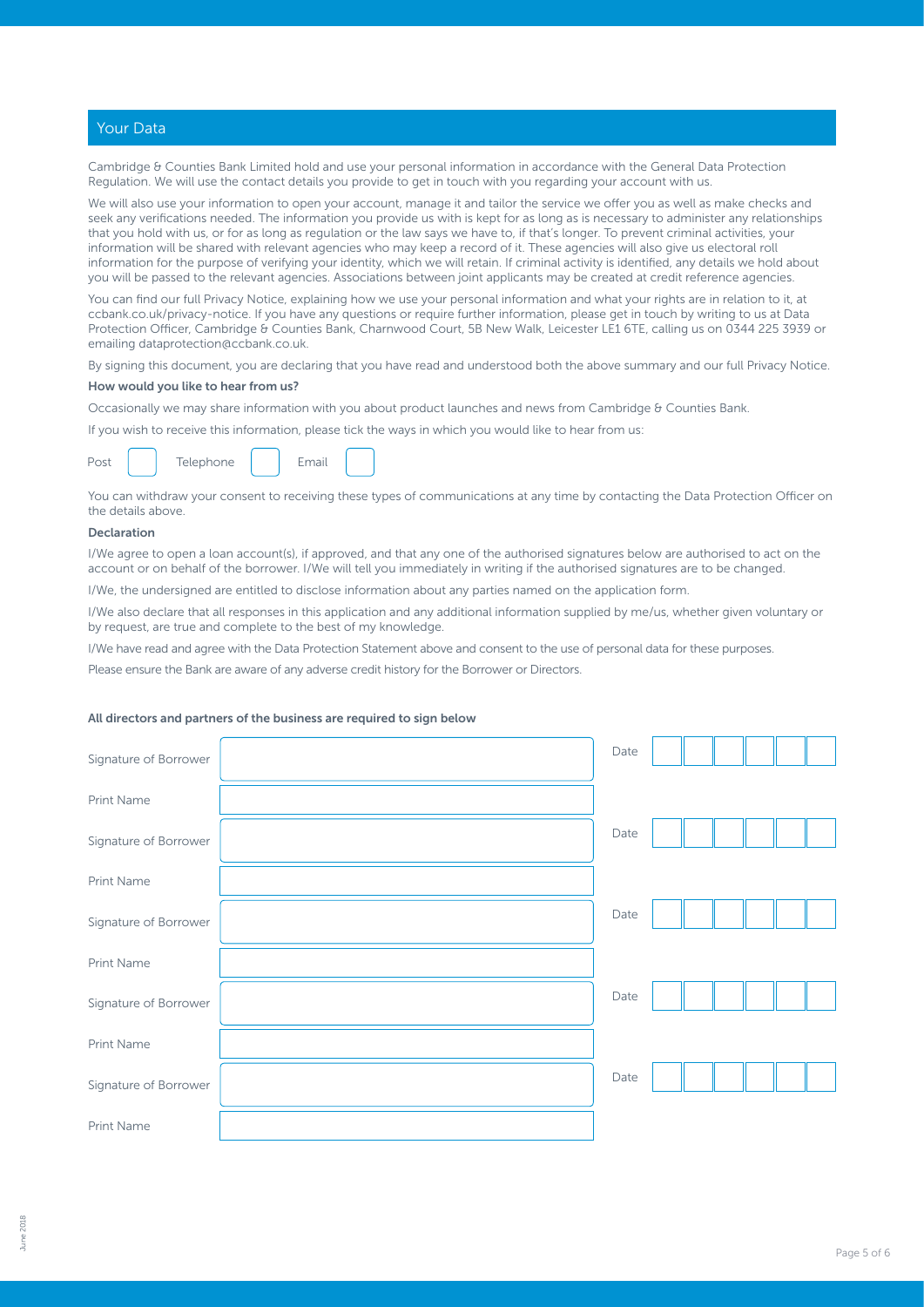Additional Information

Cambridge & Counties Bank Limited Charnwood Court 5B New Walk Leicester LE1 6TE

Tel: 0344 225 3939 Fax: 0116 254 4637 Email: borrow@ccbank.co.uk Web: ccbank.co.uk

Cambridge & Counties Bank Limited. Registered office: Charnwood Court, 5B New Walk, Leicester LE1 6TE United Kingdom. Registered number 07972522.<br>Registered in England and Wales.<br>We are authorised by the Prudential Regulat